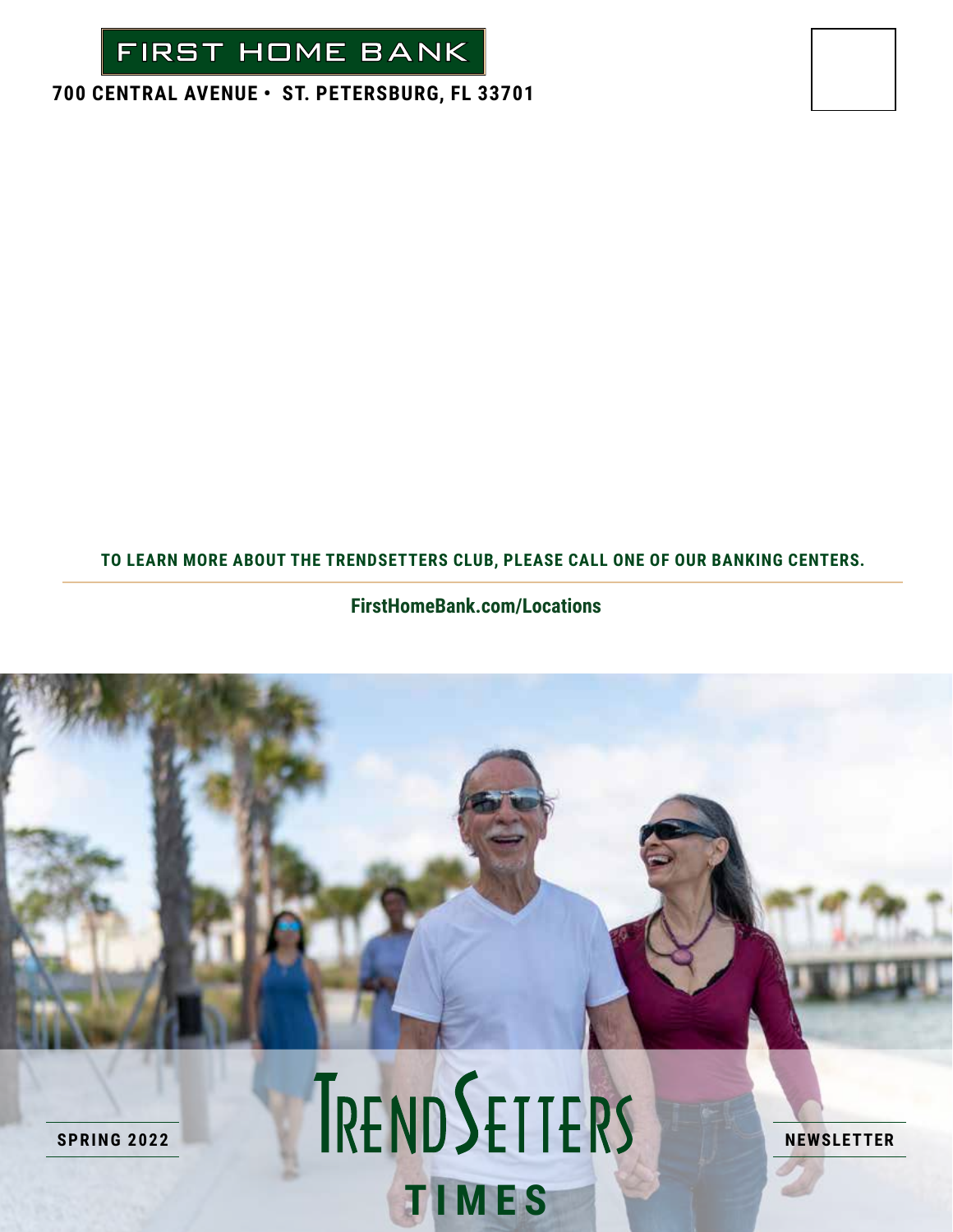

# **HI, TRENDSETTERS!**

Whether you're new to the Club or have been with us for a while, we're so glad you've chosen to be a TrendSetter.

Although the virtual events we hosted over the past year have been a great way to connect, we've received a lot of requests for the return of in-person events. So, we have planned our next few events with that in mind! We will continue to keep guest safety top of mind.

#### *Survey*

We've been reflecting on the TrendSetters Club experience and ways we can improve it and would love your input. A few weeks ago, we sent out a short TrendSetters survey via email. Thank you to those of you who have completed it! For those who are interested in sharing their thoughts, the survey is still open at https://www.surveymonkey.com/r/QKBH9RW. We greatly appreciate your feedback!

#### *Get Connected*

Join our TrendSetters Facebook page to stay up to date on all TrendSetters news! To join, just search First Home Bank TrendSetters Club on Facebook and make sure to give us a "like" to stay informed.

### *TrendSetters Photoshoot*

A few of our incredible members volunteered to be a part of a recent photoshoot for First Home Bank! Thank you to Valerie, Frank, Myriam, Lori, Hal, Marilyn and Dan. The photos will be used in various marketing materials, including this newsletter! If you'd like to volunteer for future photoshoot opportunities, email us at TrendSetters@firsthomebank.com.

#### *Now Open*

Our seventh banking center is now open! Come visit us at 401 N. Indian Rocks Rd. Belleair Bluffs, FL. We look forward to serving more customers and the entire Belleair Bluffs community!

### *Let's Chat*

We always love hearing from you! If you ever have any questions, suggestions for events or just want to say "hi," please email TrendSetters@firsthomebank.com. We look forward to seeing you all at our upcoming events!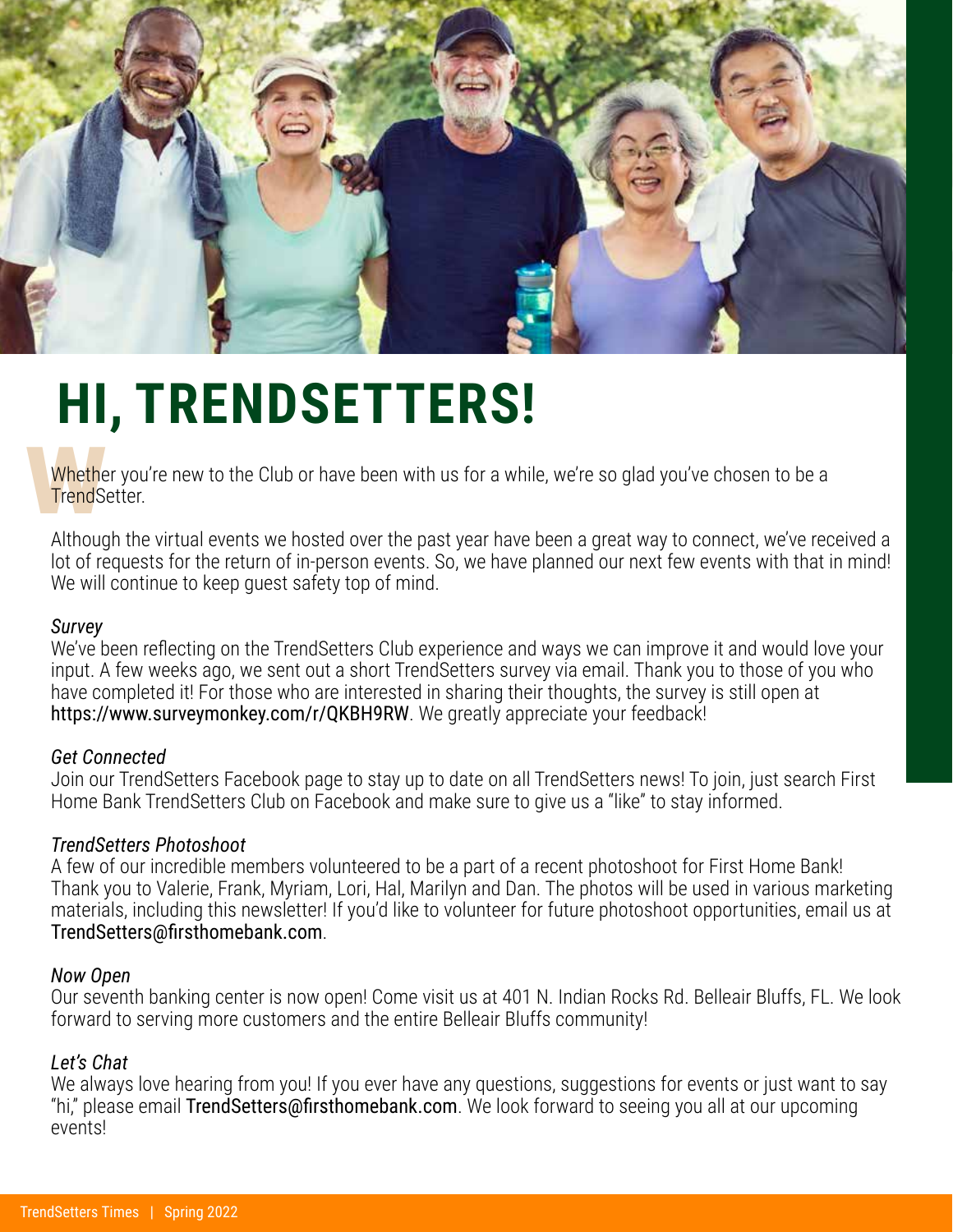### **WINTER 2022 RECAP**

### **THE DALI MUSEUM & LUNCH**

The TrendSetters enjoyed their tour of the Dali Museum followed by lunch at the Hangar Restaurant. Our tour guides were extremely knowledgeable and everyone who attended learned something new!

### **VIRTUAL BINGO**

We had another great night of virtual bingo hosted by Michael from Breezin'! The winners were: Regina, Jeffrey, Joy and Martha. Congratulations to the winners and thank you to everyone who joined!

### **VIRTUAL BOOK CLUB**

Our book club enjoyed getting together and discussing Educated by Tara Westover. The book and event received positive reviews from all!

### **FREE FALL THEATER**

The TrendSetters had a blast at the Free Fall Theater watching "Lady Day at Emerson's Bar & Grill"!



*The Dali Museum Tour*



*Virtual Bingo*



*Lunch at The Hangar Restaurant after the Dali Museum Tour*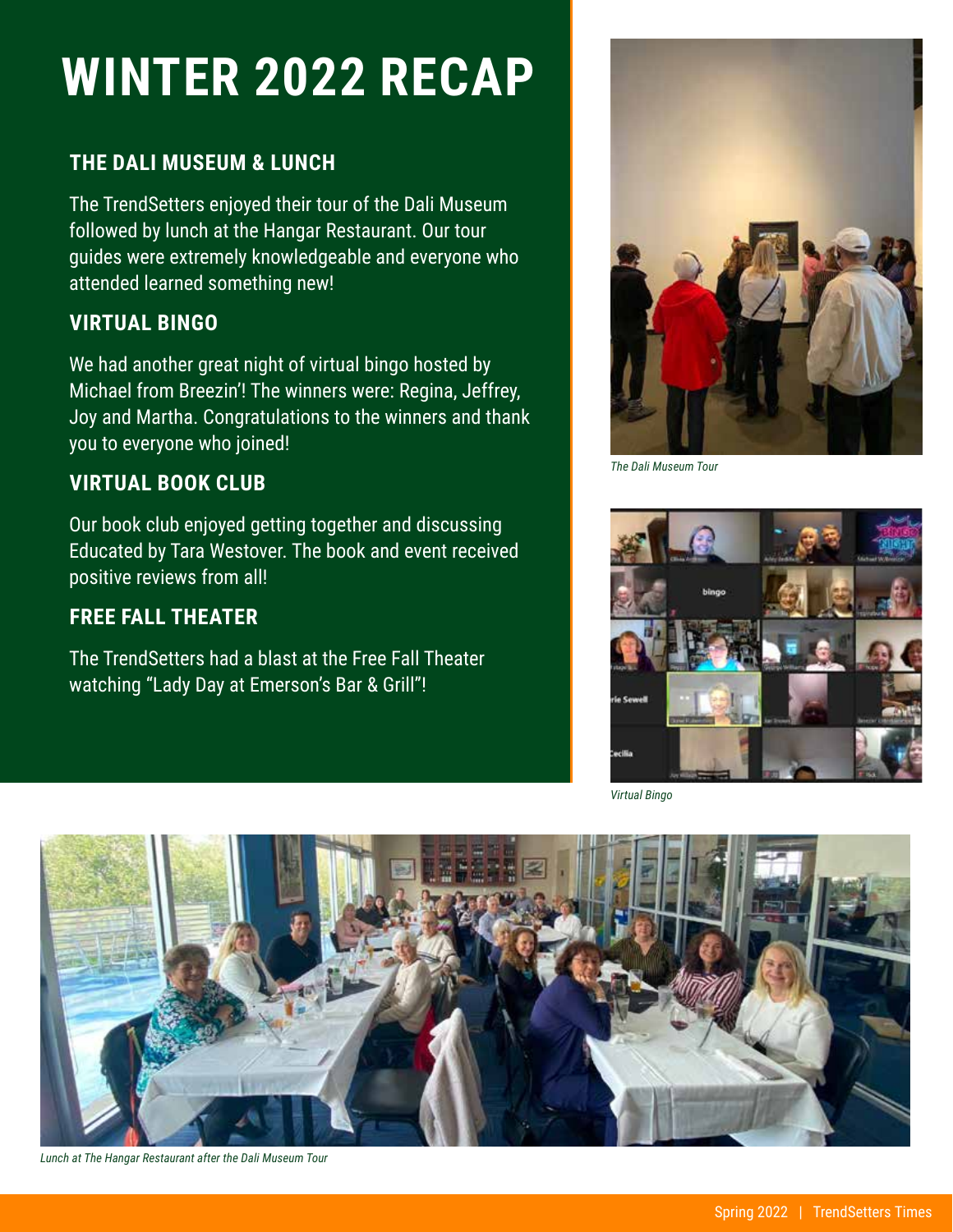

### **WHAT TO DO BEFORE BUYING A BOAT**

Summer is quickly approaching. So, if you've been daydreaming about purchasing your own boat for these hot Florida months, now's the time to start looking! But before you head out to the boat show or contact a sales agent, there are some things you should do before buying a boat to ensure you make the best decision.

To help, we've compiled a few tips:

**Educate yourself about potential added expenses.** Sure, you've factored in the cost of fuel, insurance and other well-known expenses, but all boat owners need to be prepared for the worst-case scenario, especially if they are purchasing a previously owned vessel. Engines lose power, boats spring leaks and batteries die. Also, all boats require annual maintenance, which costs roughly 10% of the new purchase price. And these are just a few of the added expenses boat ownership brings with it.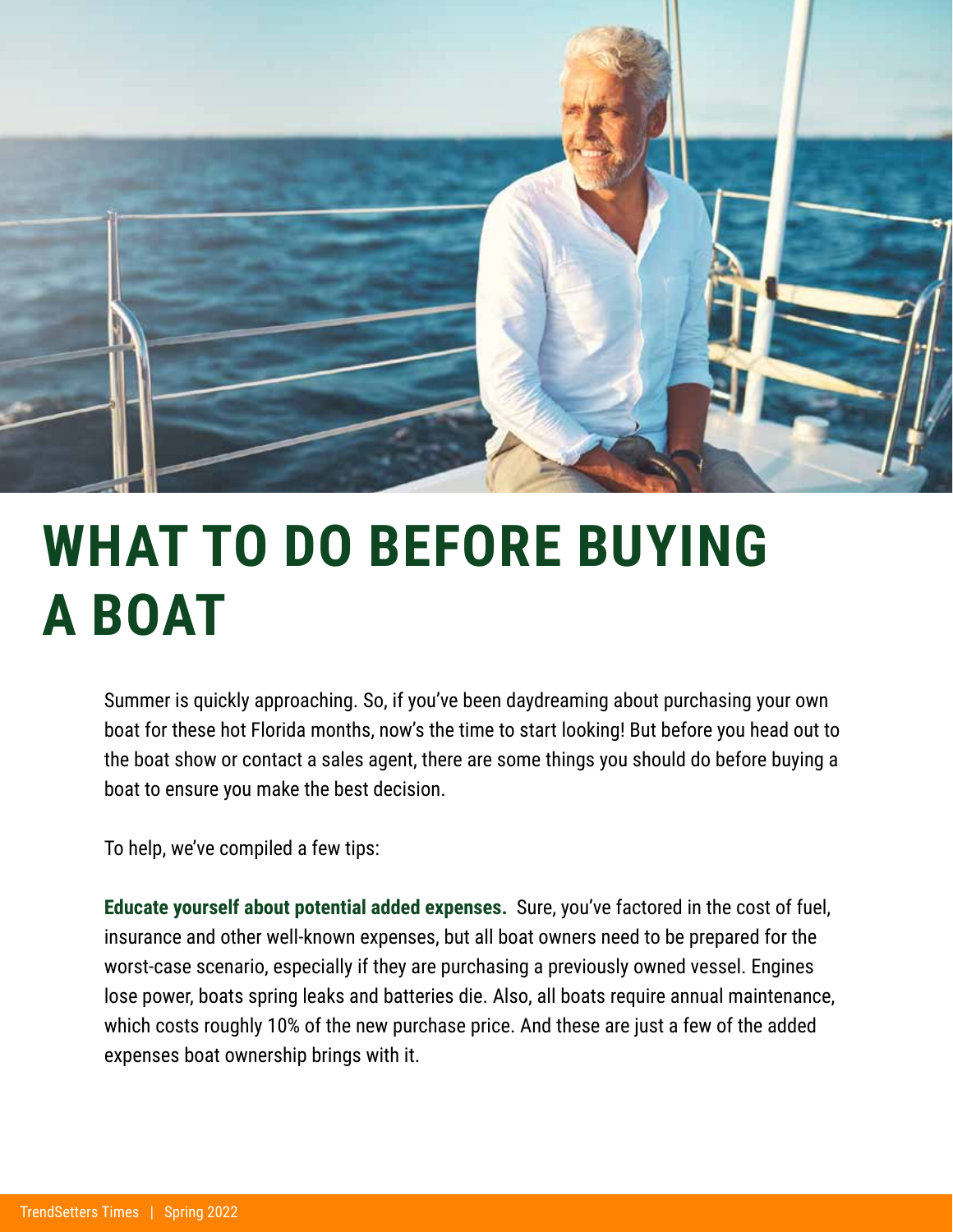**Buy a boat for your long-term needs.** If you do not plan to buy a new boat again anytime soon, it's important to choose a boat that will meet your needs for years to come. Will your teenagers want to take it out for a spin? Will you want to travel a bit further after you retire? Be sure you ask yourself these questions before signing on the dotted line to avoid having to sell and buy a new boat and pay the costs associated with doing so.

**Choose the right boat.** Not all boats are created equal, and some are equipped to fare better in the colder weather of the Northeast. Others are designed to perform better in shallow water or coast slowly along. Some are better for fishing. Be sure you do your research to make sure the boat that you fall in love with was designed for what you have in mind and where it will be sailing.

**Make sure you have a place to put it.** If you are planning to keep your boat at a marina, it's important to know that it's not uncommon, especially at those in Florida, for there to be a waitlist. Keep this in mind to avoid having to put your new boat at a marina located hours away or leave it sitting unused on land.

**Find the right lender.** There are many options when it comes to financing a boat purchase, and in obtaining a loan you'll enter into long-term commitment. So just as you would with any loan (auto, mortgage, etc.), be sure to compare lenders, rates, fees, closings costs, etc., and choose a lender that can provide not only the best loan for you but also a team of trusted experts who can help you every step of the way, such as First Home Bank.

Boat ownership provides opportunities for memorable experiences with family and friends, trips to places you cannot access by car, and journeys to wide open spaces. But it also comes with a level of risk and a lot of questions you'll need answered by your sales agent and a trusted lender. So be sure to consider all of the above before buying your next boat.

If this article leaves you inspired to purchase a boat with the help of a boat loan from First Home Bank, visit our website to apply today: **www.FirstHomeBank.com/personal/vehicle-loans/**

The open water is calling your name!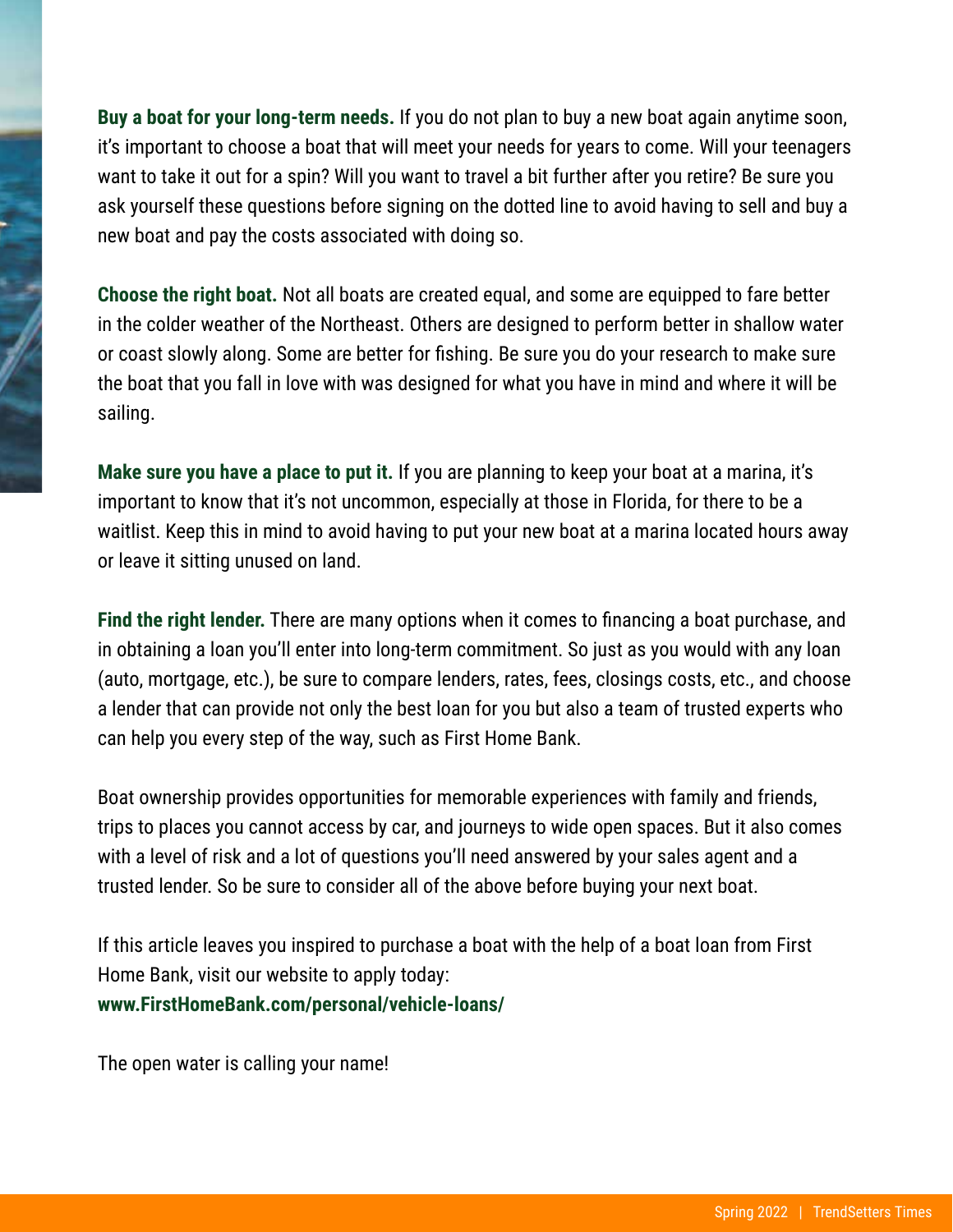# **PREPARING FOR THE FUTURE: TAXES & RETIREMENT**

By Roderick Jefferson, *Financial Advisor, DBA/First Home Investment Services*

Did<br>Soc Did you know that an increasing number of retirees are paying federal income tax on their Social Security benefits each year? That's because Social Security benefits become taxable when a retiree's income exceeds a certain limit. Since the income thresholds used to determine if benefits are subject to taxation haven't been adjusted for inflation since they were established in 1984 and 1993, respectively, more retirees are now paying taxes on up to 85% of their Social Security retirement benefits.

For many retirees, a comprehensive strategy that encompasses tax, investments, and Social Security may help limit or reduce the burden of Social Security taxes by addressing:

• How to structure withdrawals from Social Security and other income sources in retirement

• How tax-free withdrawals from a Roth IRA can help push more of your Social Security benefits into the tax-free range

• How timing the sale of stocks or other appreciated property may be beneficial, allowing you to take profits in years when 85% of your benefits may be taxed anyway

Whether you're retired or preparing to retire, it's important to have the insight and guidance you need to help protect your retirement income through tax-advantaged strategies aligned with your needs and goals. Reach out if you have questions or would like to schedule a consultation.



Roderick Jefferson *Financial Advisor First Home Investment Services* 727.258.2978 Roderick.Jefferson@firsthomebank.com

### **CONTACT ME TODAY!**

The products are not insured by the FDIC/NCUSIF or any federal government agency; not a deposit or other obligation of, or guaranteed by, the depository institution; subject to investment risks, including loss of principal amount invested.

- Not FDIC/NCUSIF Insured; No Bank/ Credit Union Guarantee
- May Lose Value
- Not a deposit; Not insured by any federal government agency

Securities and insurance products offered through Cetera Investment Services LLC, member FINRA/SIPC. Advisory Services are offered through Cetera Investment Advisers LLC. Cetera is under separate ownership from any other named entity. Neither firm is affiliated with the financial institution where investment services are offered. Advisory services are only offered by Investment Adviser Representatives. Cetera is under seapate ownership from any other named entity.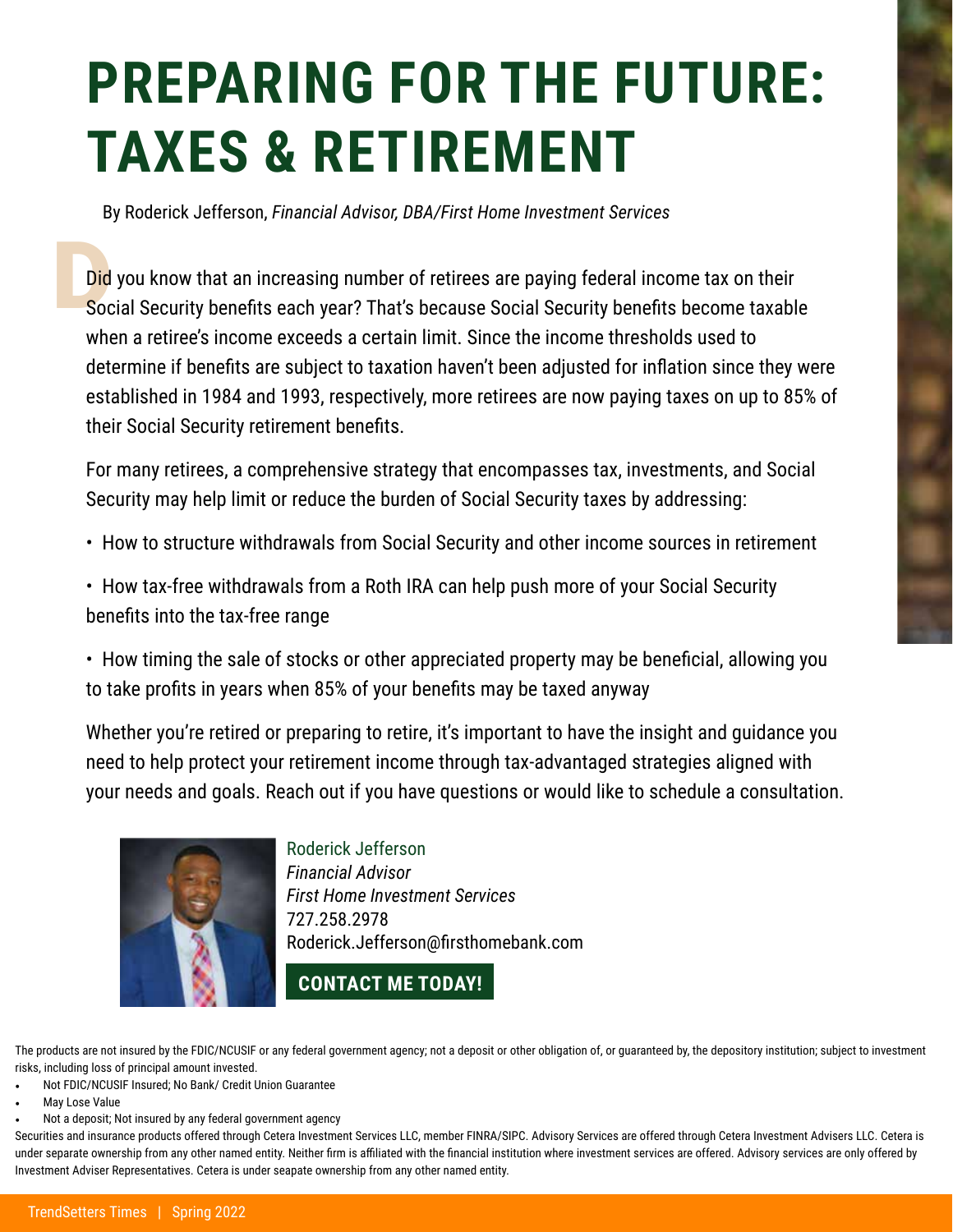# **CAS**<br>Kips C

## **SET YOUR GRANDCHILDREN UP FOR FINANCIAL SUCCESS OPEN A CASH KIDS CLUB ACCOUNT**

Cash Kids Club helps establish a foundation for strong saving habits and teaches smart money skills. With free services like online and mobile banking, young savers can watch their balance grow.

### **SWAG BAG | FUN & EDUCATIONAL APP | COMPETITIVE INTEREST RATES**

Learn more on our website **FirstHomeBank.com/CashKidsClub**